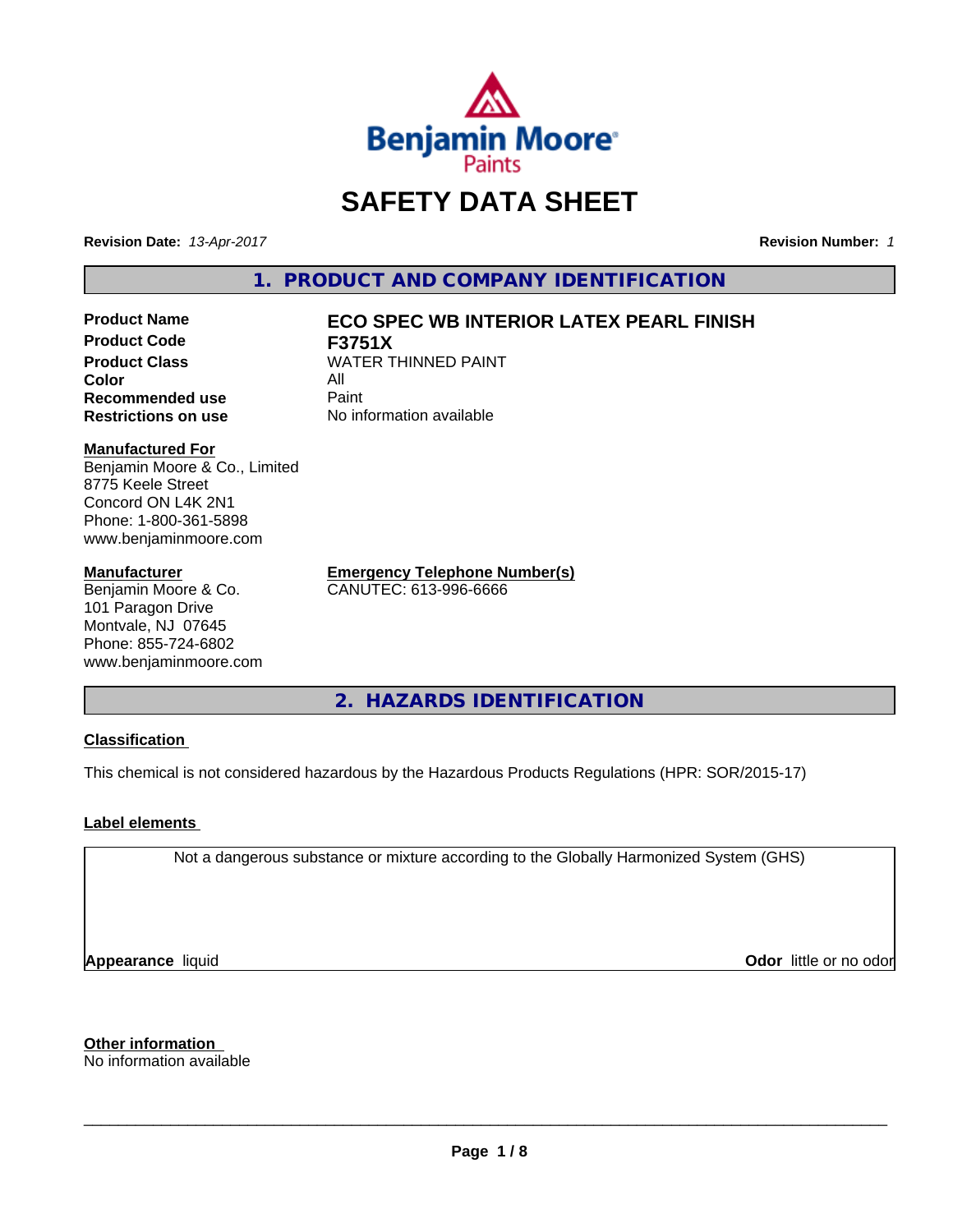### **3. COMPOSITION INFORMATION ON COMPONENTS**

| <b>Chemical Name</b>   | <b>CAS-No</b> | Weight % (max)  |
|------------------------|---------------|-----------------|
| Titanium dioxide       | 13463-67-7    | 30%<br>$10 -$ . |
| Kaolin, calcined       | 92704-41-1    | - 5%            |
| Silica.<br>. amorphous | 7631-86-9     | $-5%$           |

| 4.                                                                                           | <b>FIRST AID MEASURES</b>                                                                                                                    |
|----------------------------------------------------------------------------------------------|----------------------------------------------------------------------------------------------------------------------------------------------|
| <b>General Advice</b>                                                                        | No hazards which require special first aid measures.                                                                                         |
| <b>Eye Contact</b>                                                                           | Rinse thoroughly with plenty of water for at least 15<br>minutes and consult a physician.                                                    |
| <b>Skin Contact</b>                                                                          | Wash off immediately with soap and plenty of water while<br>removing all contaminated clothes and shoes.                                     |
| <b>Inhalation</b>                                                                            | Move to fresh air. If symptoms persist, call a physician.                                                                                    |
| Ingestion                                                                                    | Clean mouth with water and afterwards drink plenty of<br>water. Consult a physician if necessary.                                            |
| <b>Most Important Symptoms/Effects</b>                                                       | None known.                                                                                                                                  |
| <b>Notes To Physician</b>                                                                    | Treat symptomatically.                                                                                                                       |
|                                                                                              | 5. FIRE-FIGHTING MEASURES                                                                                                                    |
| <b>Suitable Extinguishing Media</b>                                                          | Use extinguishing measures that are appropriate to local<br>circumstances and the surrounding environment.                                   |
| <b>Protective Equipment And Precautions For</b><br><b>Firefighters</b>                       | As in any fire, wear self-contained breathing apparatus<br>pressure-demand, MSHA/NIOSH (approved or equivalent)<br>and full protective gear. |
| <b>Specific Hazards Arising From The Chemical</b>                                            | Closed containers may rupture if exposed to fire or<br>extreme heat.                                                                         |
| <b>Sensitivity To Mechanical Impact</b>                                                      | No                                                                                                                                           |
| <b>Sensitivity To Static Discharge</b>                                                       | No.                                                                                                                                          |
| <b>Flash Point Data</b><br>Flash Point (°F)<br>Flash Point (°C)<br><b>Flash Point Method</b> | Not applicable<br>Not applicable<br>Not applicable                                                                                           |
| <b>Flammability Limits In Air</b>                                                            |                                                                                                                                              |
| <b>Lower Explosion Limit</b>                                                                 | Not applicable                                                                                                                               |
|                                                                                              |                                                                                                                                              |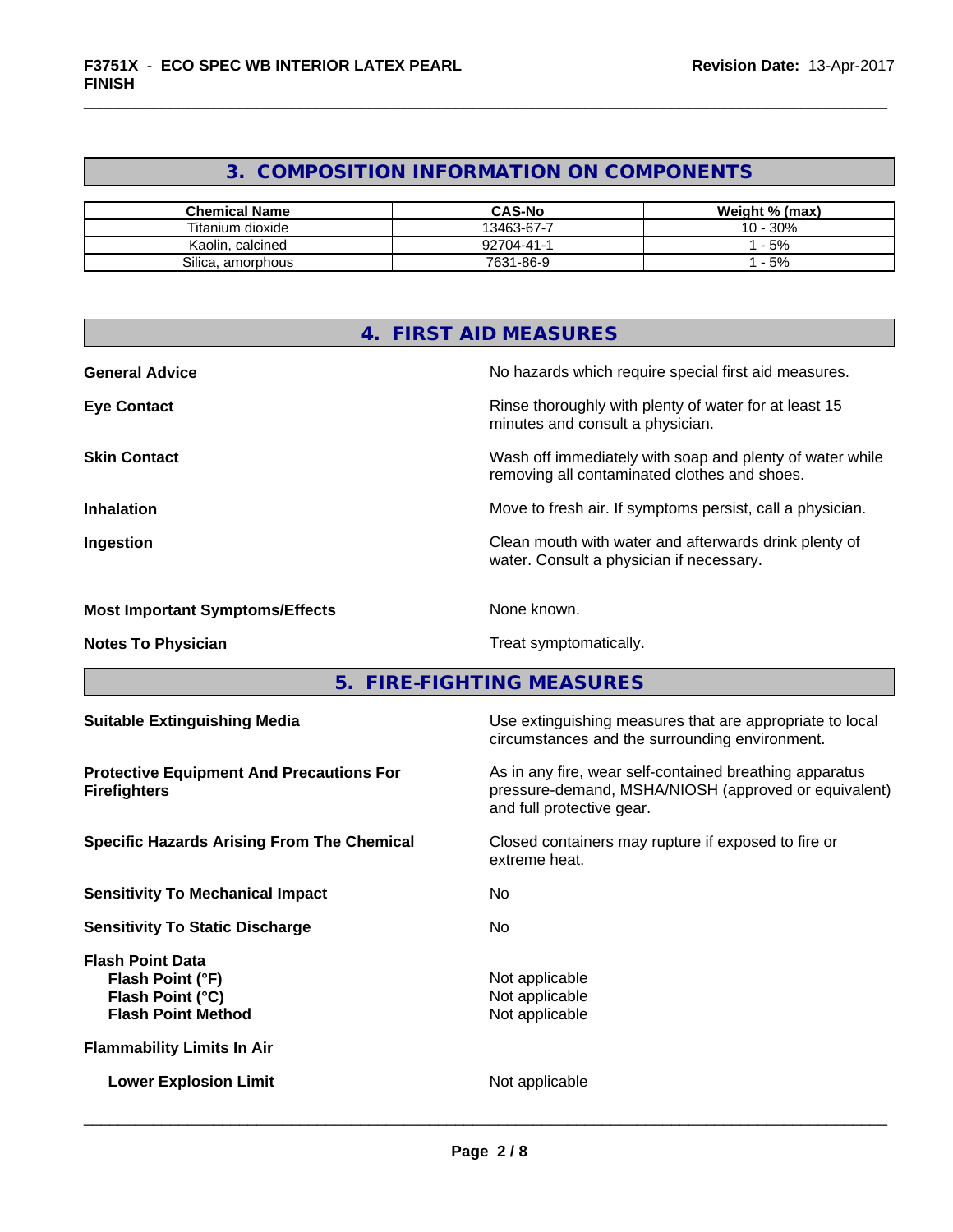## **Upper Explosion Limit** Not applicable **NFPA Health:** 1 **Flammability:** 0 **Instability:** 0 **Special:** Not Applicable **NFPA Legend** 0 - Not Hazardous

- 1 Slightly
- 2 Moderate
- 3 High
- 4 Severe

*The ratings assigned are only suggested ratings, the contractor/employer has ultimate responsibilities for NFPA ratings where this system is used.*

*Additional information regarding the NFPA rating system is available from the National Fire Protection Agency (NFPA) at www.nfpa.org.*

#### **6. ACCIDENTAL RELEASE MEASURES**

**Personal Precautions Precautions** Avoid contact with skin, eyes and clothing. Ensure adequate ventilation.

**Other Information Other Information Prevent further leakage or spillage if safe to do so.** 

**Environmental Precautions** See Section 12 for additional Ecological Information.

**Methods For Clean-Up Example 20 All 20 All 20 All 20 Soak up with inert absorbent material. Sweep up and** shovel into suitable containers for disposal.

#### **7. HANDLING AND STORAGE**

Handling **Handling Handling Avoid contact with skin, eyes and clothing. Avoid breathing Handling A** vapors, spray mists or sanding dust. In case of insufficient ventilation, wear suitable respiratory equipment.

**Storage Keep container tightly closed. Keep out of the reach of Keep** container tightly closed. Keep out of the reach of children.

**Incompatible Materials Incompatible Materials** 

 $\overline{\phantom{a}}$  ,  $\overline{\phantom{a}}$  ,  $\overline{\phantom{a}}$  ,  $\overline{\phantom{a}}$  ,  $\overline{\phantom{a}}$  ,  $\overline{\phantom{a}}$  ,  $\overline{\phantom{a}}$  ,  $\overline{\phantom{a}}$  ,  $\overline{\phantom{a}}$  ,  $\overline{\phantom{a}}$  ,  $\overline{\phantom{a}}$  ,  $\overline{\phantom{a}}$  ,  $\overline{\phantom{a}}$  ,  $\overline{\phantom{a}}$  ,  $\overline{\phantom{a}}$  ,  $\overline{\phantom{a}}$ 

#### **8. EXPOSURE CONTROLS / PERSONAL PROTECTION**

#### **Exposure Limits**

| <b>Chemical Name</b> | ACGIH                             | Alberta                           | <b>British Columbia</b>            | Ontario                           | Quebec                                |
|----------------------|-----------------------------------|-----------------------------------|------------------------------------|-----------------------------------|---------------------------------------|
| Titanium dioxide     | <b>TWA</b><br>$10 \text{ ma/m}^3$ | <b>TWA</b><br>$.0 \text{ mg/m}^3$ | <b>TWA</b><br>$10 \text{ mg/m}^3$  | <b>TWA</b><br>$10 \text{ ma/m}^3$ | <b>TWAEV</b><br>$0 \ \mathrm{ma/m^3}$ |
|                      |                                   |                                   | <b>TWA</b><br>$3 \text{ ma/m}^3$ - |                                   |                                       |

**Legend**

ACGIH - American Conference of Governmental Industrial Hygienists

Alberta - Alberta Occupational Exposure Limits

British Columbia - British Columbia Occupational Exposure Limits

Ontario - Ontario Occupational Exposure Limits

Quebec - Quebec Occupational Exposure Limits

N/E - Not established

**Engineering Measures Ensure** Ensure adequate ventilation, especially in confined areas.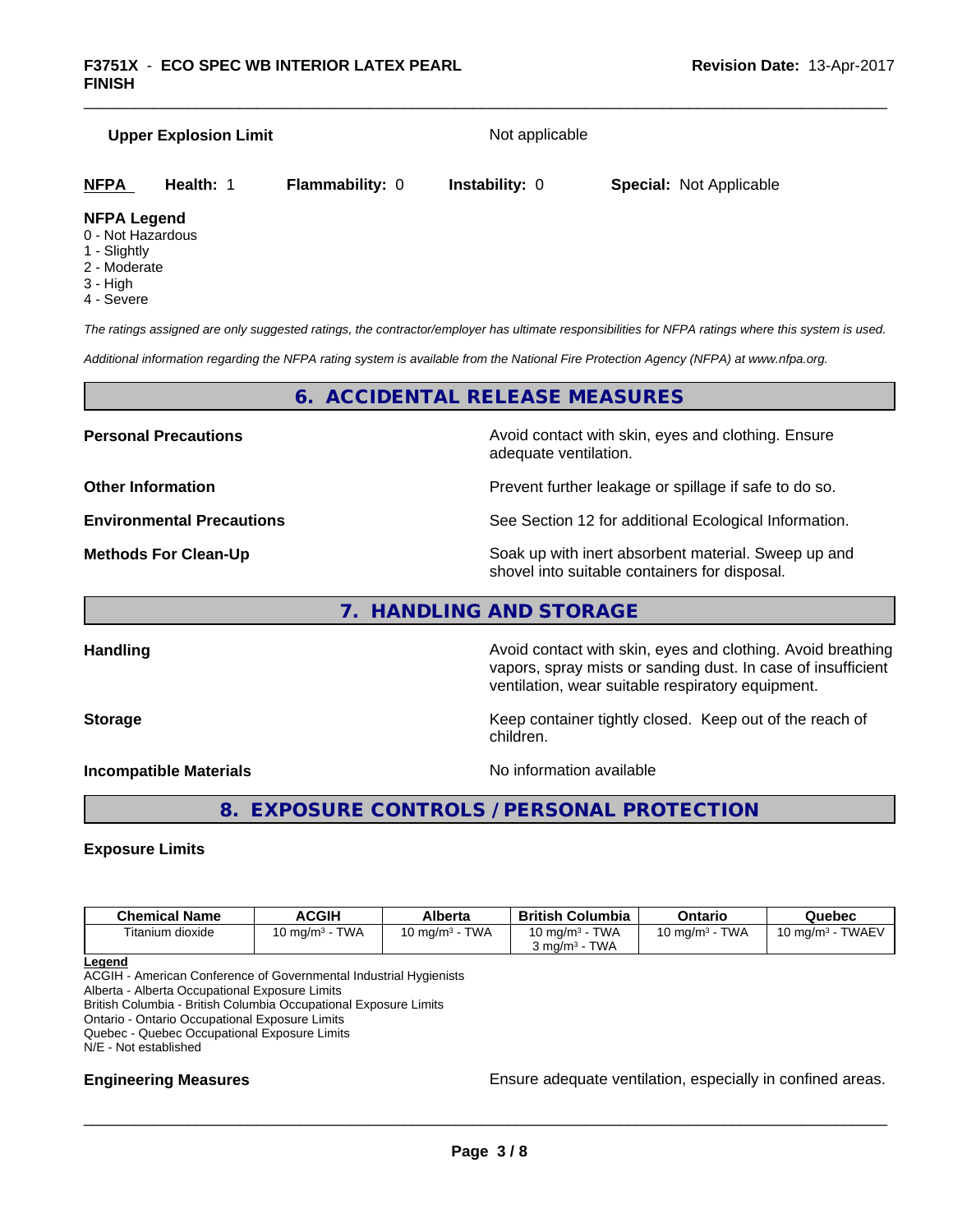### **Personal Protective Equipment**

**Eye/Face Protection Safety glasses with side-shields. Skin Protection Protection Protective gloves and impervious clothing. Respiratory Protection In case of insufficient ventilation wear suitable respiratory** equipment.

**Hygiene Measures Avoid contact with skin, eyes and clothing. Remove and Avoid contact with skin, eyes and clothing. Remove and Avoid contact with skin, eyes and clothing. Remove and** wash contaminated clothing before re-use. Wash thoroughly after handling.

#### **9. PHYSICAL AND CHEMICAL PROPERTIES**

**Appearance** liquid **Odor** little or no odor **Odor Threshold No information available No information available Density (lbs/gal)** 10.5 - 10.9 **Specific Gravity** 1.25 - 1.30 **pH pH**  $\blacksquare$ **Viscosity (cps)** No information available **Solubility No information available No information available Water Solubility No information available No information available Evaporation Rate No information available No information available Vapor Pressure** No information available **Vapor Density No information available No information available Wt. % Solids** 50 - 60<br> **Vol. % Solids** 35 - 45 **Vol. % Solids Wt.** % Volatiles 40 - 50 **Vol. % Volatiles** 55 - 65 **VOC Regulatory Limit (g/L)** < 50 **Boiling Point (°F)** 212 **Boiling Point**  $(^{\circ}C)$  100 **Freezing Point (°F)** 32 **Freezing Point (°C)** 0 **Flash Point (°F)**<br> **Flash Point (°C)**<br> **Flash Point (°C)**<br> **C** Not applicable **Flash Point (°C) Flash Point Method Not applicable Not applicable Flammability (solid, gas)** Not applicable **Upper Explosion Limit** Not applicable **Lower Explosion Limit**  $\qquad \qquad$  Not applicable **Autoignition Temperature (°F)** No information available **Autoignition Temperature (°C)** No information available **Decomposition Temperature (°F)** No information available **Decomposition Temperature (°C)** No information available **Partition Coefficient (n-octanol/water)** No information available

## **10. STABILITY AND REACTIVITY**

**Reactivity Not Applicable Not Applicable** 

**Chemical Stability Stable under normal conditions.**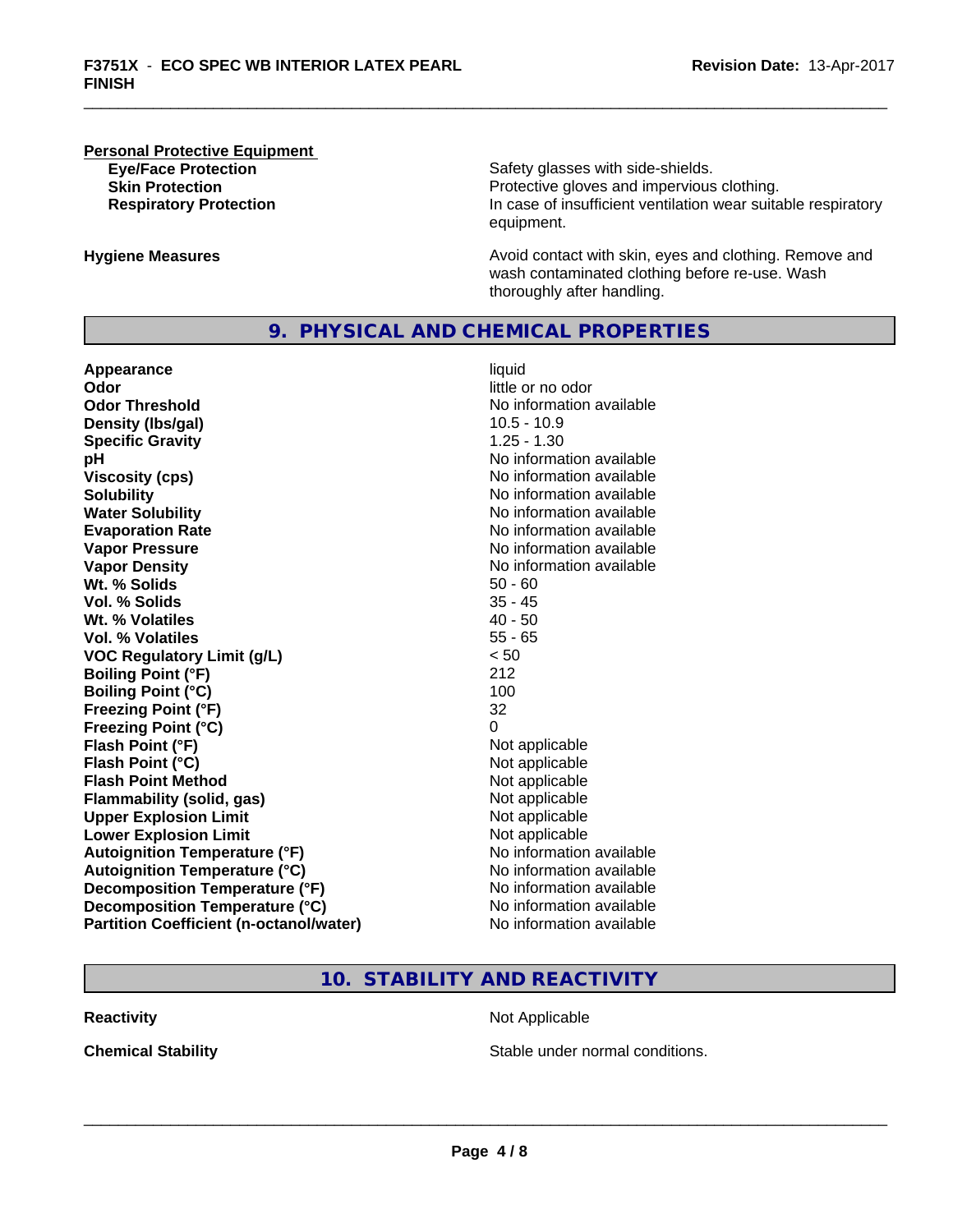| <b>Conditions To Avoid</b>                | Prevent from freezing.                   |
|-------------------------------------------|------------------------------------------|
| <b>Incompatible Materials</b>             | No materials to be especially mentioned. |
| <b>Hazardous Decomposition Products</b>   | None under normal use.                   |
| <b>Possibility Of Hazardous Reactions</b> | None under normal conditions of use.     |

#### **11. TOXICOLOGICAL INFORMATION**

#### **Product Information Information on likely routes of exposure**

**Principal Routes of Exposure Exposure** Eye contact, skin contact and inhalation.

**Acute Toxicity Product Information** and **Product Information No information available** 

**Information on toxicological effects**

**Symptoms** No information available

vomiting and diarrhea.

Substance may cause slight skin irritation. Prolonged or repeated contact may dry skin and cause irritation.

#### **Delayed and immediate effects as well as chronic effects from short and long-term exposure**

**Eye contact Execution Skin contact** May cause slight irritation<br> **Skin contact** Contact Contact Contact Contact Contact Contact Contact Contact Contact Contact Contact Contact Conta

**Inhalation** May cause irritation of respiratory tract. **Ingestion Ingestion Ingestion may cause gastrointestinal irritation, nausea,** 

**Sensitization:** No information available.<br> **No information available.**<br>
No information available. **Neurological Effects Mutagenic Effects** No information available. **Reproductive Effects**<br> **Reproductive Effects**<br> **Developmental Effects**<br> **No information available. Developmental Effects Target Organ Effects No information available. STOT** - single exposure **No information available. STOT** - **repeated exposure** No information available. **Other adverse effects** No information available. **Aspiration Hazard Aspiration Hazard No information available.** 

**Numerical measures of toxicity**

**The following values are calculated based on chapter 3.1 of the GHS document**

**ATEmix (oral)** 26627 mg/kg **ATEmix (dermal)** 182906 mg/kg

**Component**

Titanium dioxide LD50 Oral: > 10000 mg/kg (Rat) Kaolin, calcined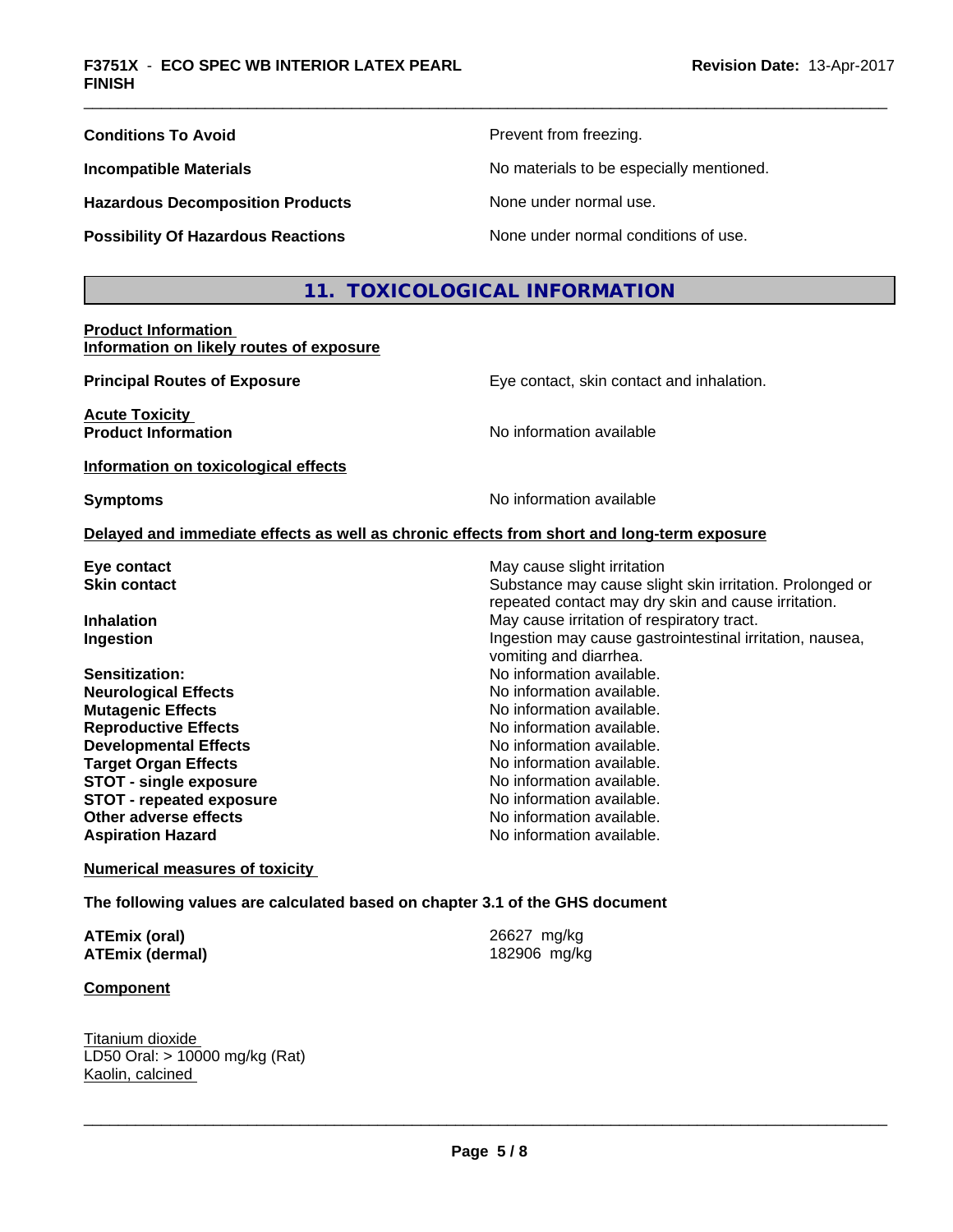LD50 Oral: > 5000 mg/kg (Rat) vendor data Silica, amorphous LD50 Oral: > 5000 mg/kg (Rat) LD50 Dermal: 2,000 mg/kg (Rabbit) LC50 Inhalation (Dust): > 2 mg/L

#### **Chronic Toxicity**

#### **Carcinogenicity**

*The information below indicateswhether each agency has listed any ingredient as a carcinogen:.*

| <b>Chemical Name</b>      | <b>IARC</b>                     | <b>NTP</b> |
|---------------------------|---------------------------------|------------|
|                           | 2B<br>Possible Human Carcinogen |            |
| ' Titanium ⊾<br>ı dioxide |                                 |            |

• Although IARC has classified titanium dioxide as possibly carcinogenic to humans (2B), their summary concludes: "No significant exposure to titanium dioxide is thought to occur during the use of products in which titanium dioxide is bound to other materials, such as paint."

#### **Legend**

IARC - International Agency for Research on Cancer NTP - National Toxicity Program OSHA - Occupational Safety & Health Administration

**12. ECOLOGICAL INFORMATION**

#### **Ecotoxicity Effects**

The environmental impact of this product has not been fully investigated.

#### **Product Information**

#### **Acute Toxicity to Fish**

No information available

#### **Acute Toxicity to Aquatic Invertebrates**

No information available

#### **Acute Toxicity to Aquatic Plants**

No information available

#### **Persistence / Degradability**

No information available.

#### **Bioaccumulation / Accumulation**

No information available.

#### **Mobility in Environmental Media**

No information available.

#### **Ozone**

No information available

#### **Component**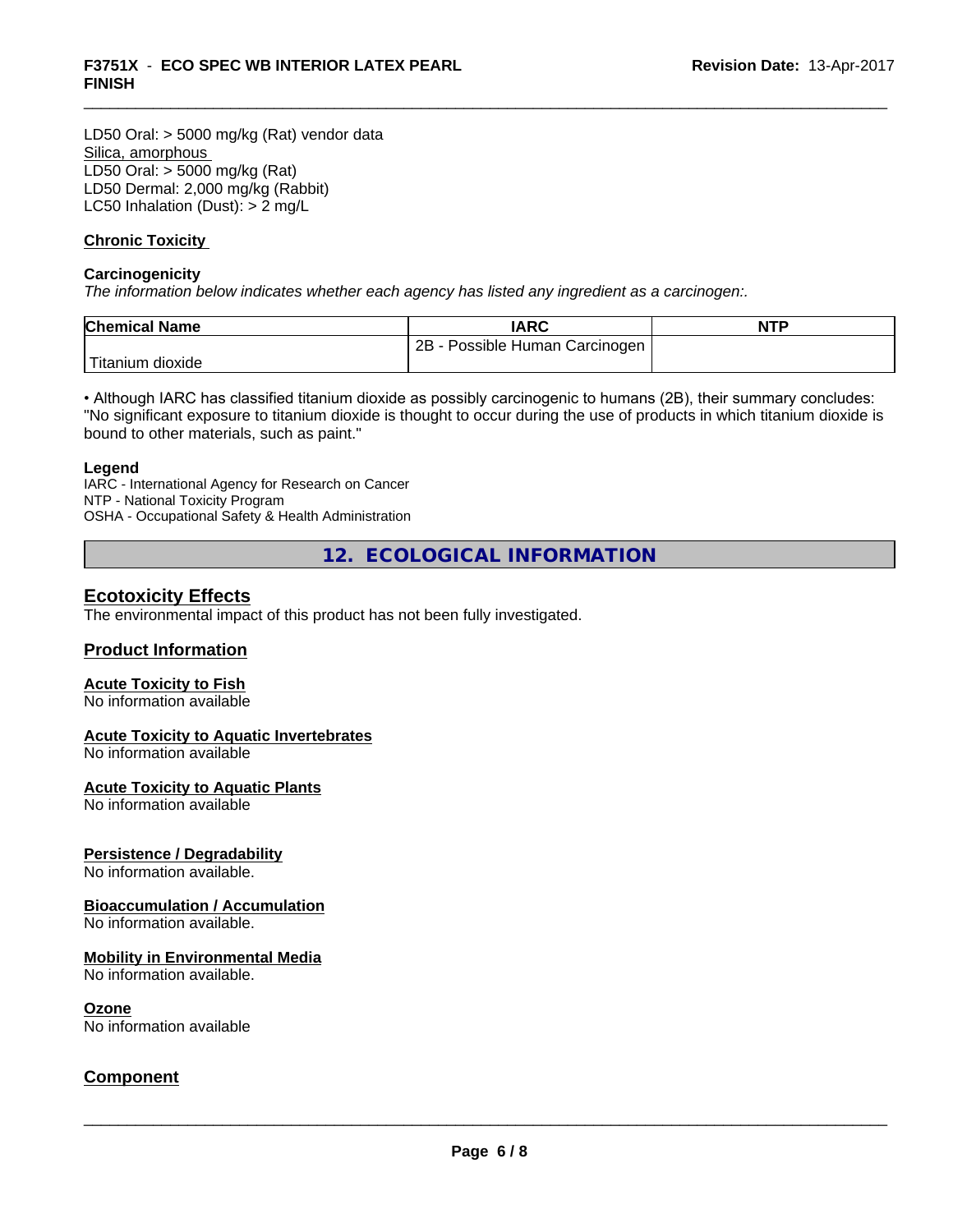#### **Acute Toxicity to Fish**

#### Titanium dioxide

 $LC50:$  > 1000 mg/L (Fathead Minnow - 96 hr.)

#### **Acute Toxicity to Aquatic Invertebrates**

No information available

#### **Acute Toxicity to Aquatic Plants**

No information available

#### **13. DISPOSAL CONSIDERATIONS**

**Waste Disposal Method Dispose of in accordance with federal, state, provincial,** and local regulations. Local requirements may vary, consult your sanitation department or state-designated environmental protection agency for more disposal options.

#### **14. TRANSPORT INFORMATION**

**TDG** Not regulated

**ICAO / IATA** Not regulated

**IMDG / IMO** Not regulated

#### **15. REGULATORY INFORMATION**

#### **International Inventories**

| TSCA: United States | Yes - All components are listed or exempt. |
|---------------------|--------------------------------------------|
| DSL: Canada         | Yes - All components are listed or exempt. |

#### **National Pollutant Release Inventory (NPRI)**

#### **NPRI Parts 1- 4**

This product contains the following Parts 1-4 NPRI chemicals:

*None*

#### **NPRI Part 5**

This product contains the following NPRI Part 5 Chemicals:

*None*

#### **WHMIS Regulatory Status**